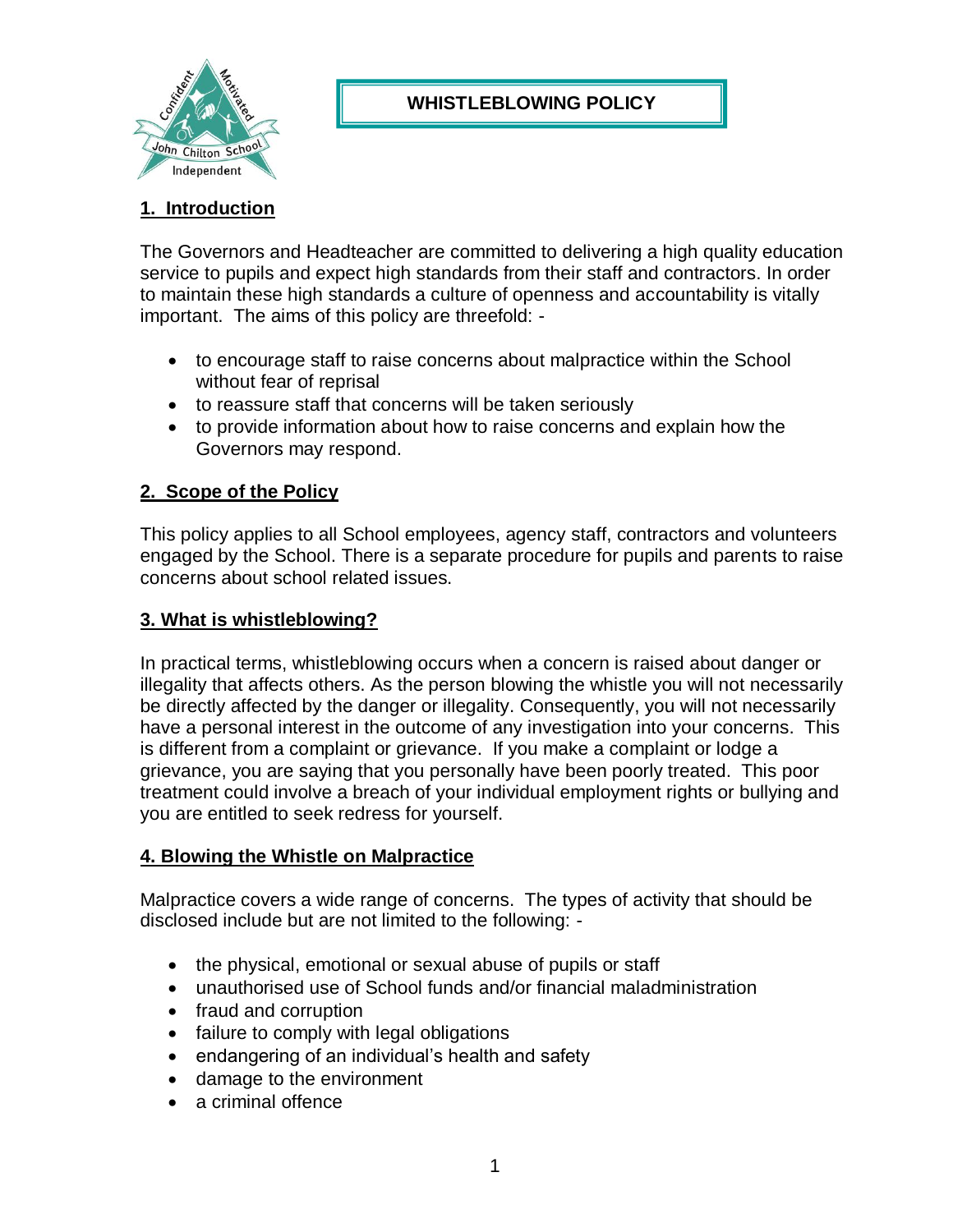- failure to follow financial and contract procedure rules
- showing undue favour to a contractor or a job applicant
- miscarriages of justice
- deliberate concealment of information relating to any of the above
- concerns about the professional practice or competence of colleagues, other members of staff or other workers.

Staff should raise their concerns with the Headteacher, or Assistant Headteacher/s or their manager. The earlier a concern is raised the easier it will be to take action. You, the whistleblower, are a witness to events not the investigator. You do not need to wait for compelling evidence of malpractice before raising concerns but you must have reasonable grounds for your suspicion.

When reporting a concern, you should provide as much information and detail as possible. In particular, you should provide the full names of the people involved or who know about what is happening, including the names of those involved, dates of events and any relevant documentation. This will help the investigator to focus on the main issues quickly.

There will be some cases where it is not appropriate for you to raise concerns with your Headteacher/Manager, for example where you suspect your Headteacher/Manager already knows about the malpractice or where you suspect your Headteacher/Manager may be involved. In those cases, you should report your concerns to the Governors. You may alternatively raise the matter if for whatever reason you are unable to raise your concerns with one of the above with one of the following:

Head of Schools Human Resources, Mark Nelson: 020 8825 9478 Head of Audit and Investigations, Steven Tinkler: 020 8825 8571

Ealing Council also operates a Fraud Hotline: 0800 328 6453 (free call) where information can be left anonymously or to fraudreferrals@ealing.gov.uk

Initial enquiries will be made to decide whether an investigation is appropriate and, if so, what form it should take. You will be advised whether an investigation takes place or not. When making a decision, the Headteacher will consider whether continuing with an investigation is in the public interest.

## **5. Advice and Support**

The School recognises that staff may wish to seek advice and support from their professional association or trade union before blowing the whistle and you are strongly advised to do so. Employees may also wish to seek advice from 'Public Concern at Work '(PCAW), an organisation which is entirely separate from the School or the Council. PCAW have lawyers who provide confidential advice, free of charge,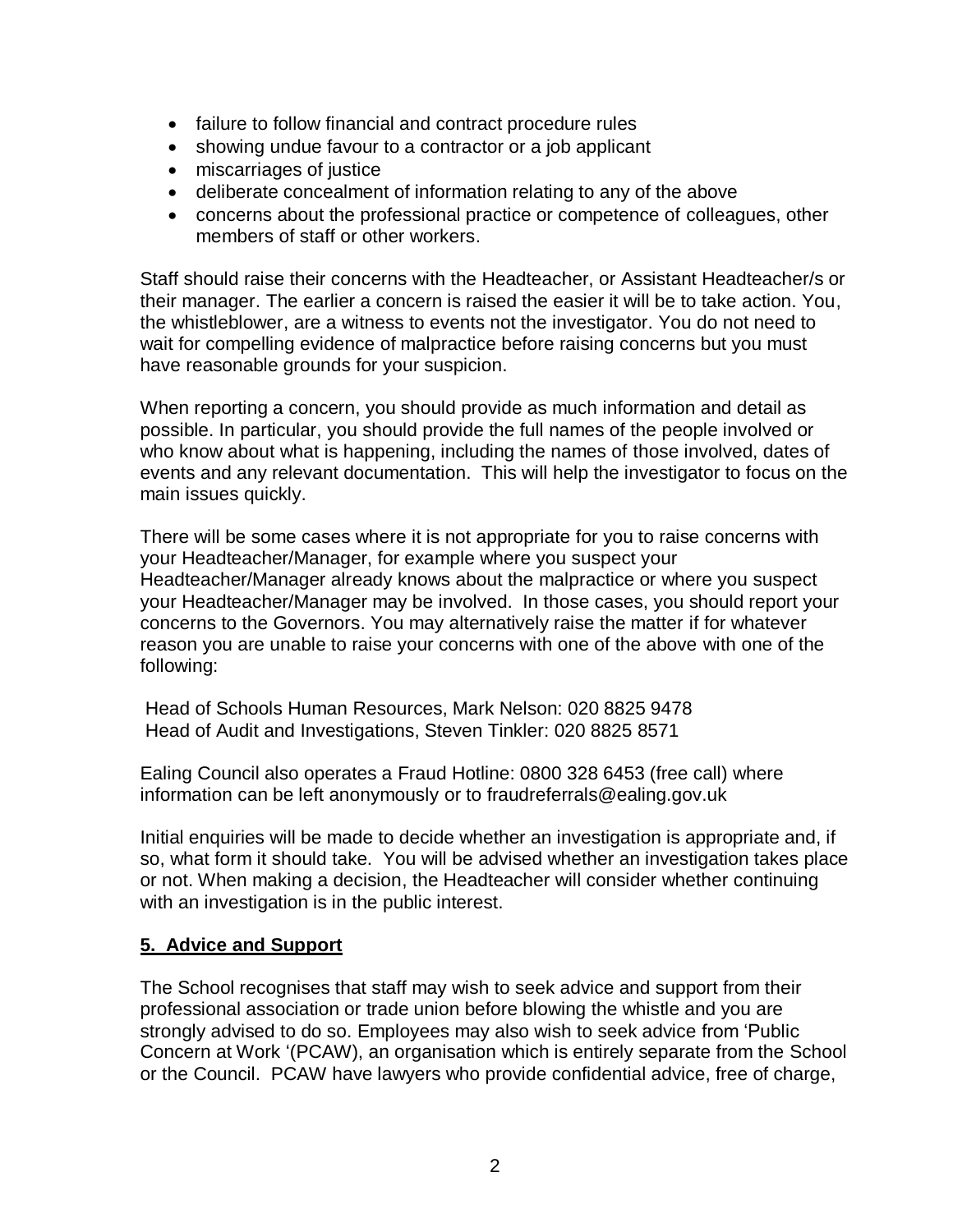to people concerned about wrongdoing at work. They can be contacted by telephone on 027 404 6609 or email at whistle@pcaw.co.uk.

You may also seek confidential advice from Workplace Options the Council's independent counseling service (0800 243 458) where your School purchases this service or from an alternative supplier nominated by your School.

Whistleblowers who consider that they have been victimised as a result of whistleblowing should make a formal complaint to their employer immediately giving details of the way in which they believe they have been subject to detriment and their reasons for thinking that the detriment might be connected with their disclosure. You might also wish to contact the Schools Human Resources Consultancy Team on 020 8825 9478.You may also choose to raise the matter with:

- Professional Association/Trade Union
- Councillor
- Member of Parliament
- Legal Adviser.

It is the responsibility of your employer to ensure that you are not victimised as a result of whistleblowing.

### **6. Confidentiality**

The School understands that you may be reluctant to come forward with information about the wrongdoing of a colleague or manager or indeed at all. As such, the School recognises that whistleblowers may wish to raise concerns in confidence. If you (the whistleblower) make a request for the matter to be kept confidential then your identity will not be revealed without discussing the matter with you first.

#### **7. Anonymous Allegations**

It is recognised that the purpose of a whistleblowing policy is to allow people to make protected disclosure with the protection being against any reprisals or victimisation for disclosures made honestly and in good faith. It is very difficult for some people to come forward and make a disclosure and the prospect of having to identify yourself can make the action of whistleblowing all the more daunting. You are encouraged to give your name when raising concerns. A concern expressed anonymously is much less powerful and is often more difficult to investigate and can lack credibility. The decision whether to investigate an anonymous allegation will be made by the Headteacher and/ or the Chair of Governors and/or Ealing Council. When making this decision they will take into account the seriousness of the issues raised, the credibility of what is being said and the likelihood of confirming the allegation from other sources.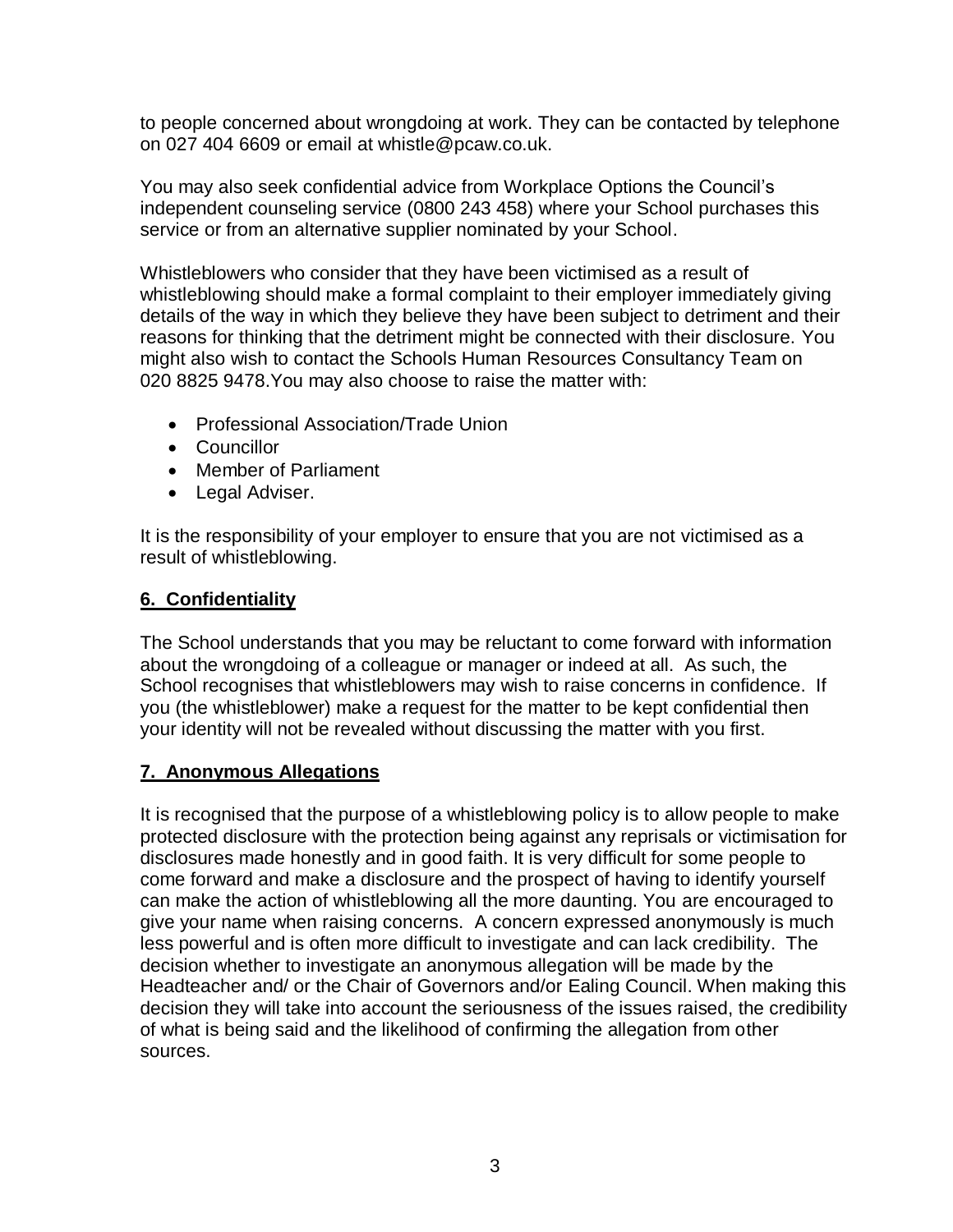# **8. Protection for the Whistleblower**

All concerns raised under this procedure will be treated seriously and a decision made about whether or not an investigation is appropriate. Depending upon the nature of the matter it may be referred to the external auditor or the police. The person to whom you reported your concern will be responsible for keeping you informed about the progress of the investigation and the action, which has been taken, although you may not be told the outcome. In some cases, the investigation may result in criminal or disciplinary proceedings. If this happens you may be invited to give a written statement or give evidence at a hearing. The Headteacher and Governors will support you in this process and ensure that you are clear about what will happen.

## **9. Allegations not made in the public interest**

Concerns that are raised frivolously, maliciously, or where they are known to be untrue may result in disciplinary action or, in the case of agency staff, the termination of the agency contract. In the case of contractors, the matter will be reported to the Council's relevant Contract Manager so that a decision can be made about the appropriate action to take.

## **10. Blowing the Whistle outside the School**

In certain circumstances it may be appropriate to raise concerns outside the School to the appropriate 'prescribed regulator'. This should only be done where you are raising a genuine concern in the public interest and where you believe the information is true, i.e. more than just suspicion. You are advised to discuss your concerns with a legal advisor, professional association, trade union or PCAW (see above) before reporting them outside the School.

Examples of prescribed regulators are set out below:

- Ofsted (whistleblowing helpline): 0300 123 3155 or whistleblowing@ofsted.gov.uk
- National Audit Office: 020 7798 7999
- Information Commissioner: 0303 123 1113
- Environment Agency: 03708 506 506
- Health and Safety Executive: 0300 0031 647

As a last resort, and provided it is appropriate in all the circumstances, you may choose to raise your concern outside the School to someone other than a prescribed regulator e.g. the police or your MP. Provided the disclosure is reasonable in all the circumstances and is not made for personal gain, the preconditions are that you:

 Reasonably believed that you would be victimised if you raised the matter initially within the School